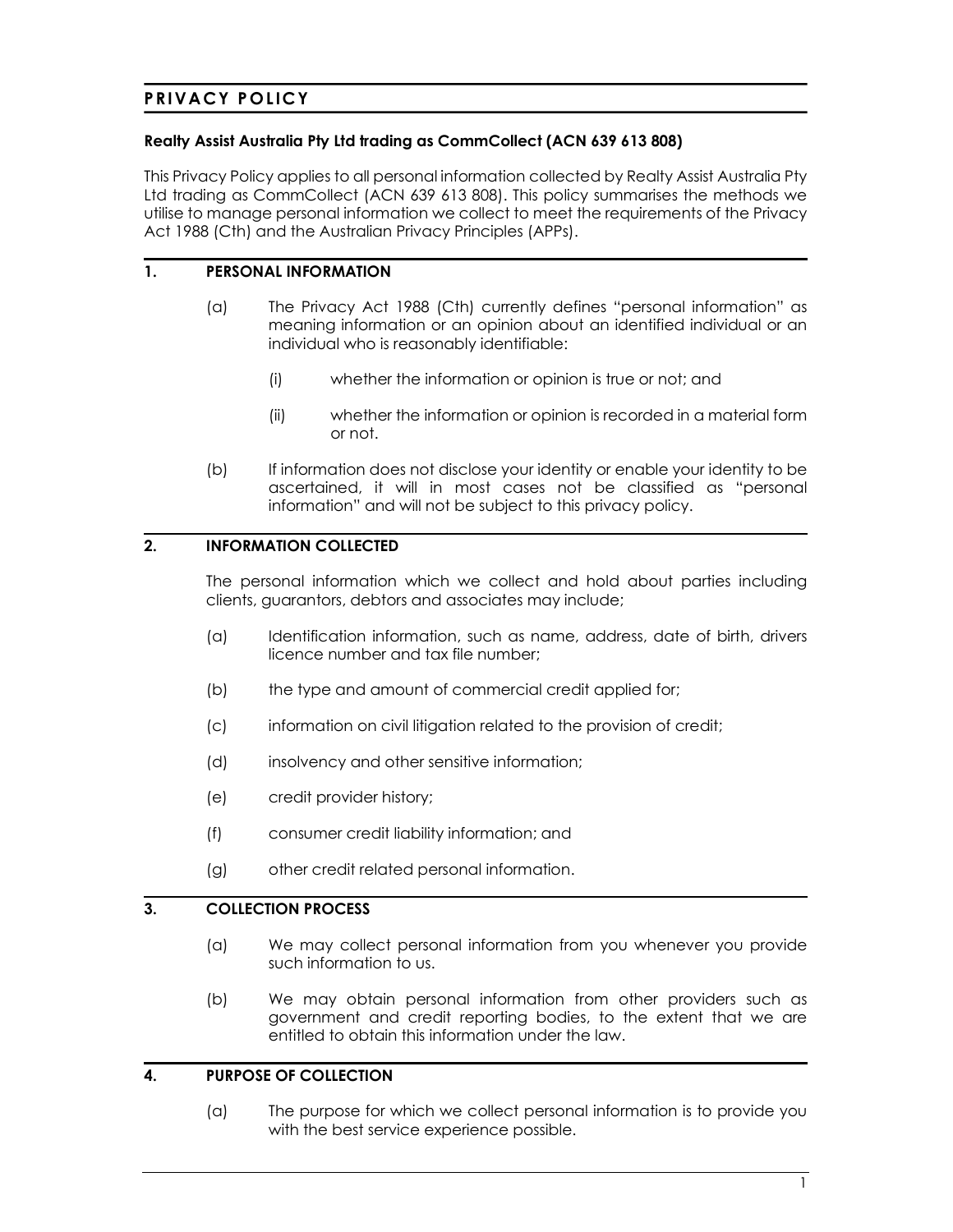- (b) We customarily disclose personal information only to our service providers who assist us in operating our services.
- (c) By using our services, you consent to the receipt of direct marketing material. We will only use your personal information for this purpose if we have collected such information direct from you, and if it is material of a type which you would reasonably expect to receive from use. We do not use sensitive personal information in direct marketing activity. Our direct marketing material will include a simple means by which you can request not to receive further communications of this nature.

### 5. DISCLOSURE OF PERSONAL INFORMATION

We may be required by law to disclose personal information to regulatory bodies, government agencies, law enforcement bodies, courts and other entities.

We may disclose personal information to other parties in the course of providing our services. Personal information may be disclosed to parties including;

- (a) companies related to us;
- (b) credit reporting bodies and other credit providers including underwriters and insurers;
- (c) any contractor or service provider engaged by us;
- (d) client guarantors and agents;
- (e) creditors, debt sellers and assignees;
- (f) dispute resolution providers;
- (g) our professional advisors;
- (h) other third parties involved in carrying out our services; and
- (i) parties you have consented for personal information be disclosed to.

#### 6. STORAGE AND SECURITY

CommCollect takes reasonable steps to ensure that personal information we hold is protected from unauthorised access, misuse and loss. We have procedures in place to safeguard information we hold which include electronic and physical safety measures.

Other parties who we may disclose personal information to in the course of providing our services, are also required to comply with Australian privacy laws. Our staff are required to maintain the confidentiality of personal information and access to personal information is restricted to staff who require access to perform our services.

# 7. ACCESS AND CORRECTION

Australian Privacy Principle 12 permits you to obtain access to the personal information we hold about you in certain circumstances, and Australian Privacy Principle 13 allows you to correct inaccurate personal information subject to certain exceptions. If you would like to obtain such access, please contact us as set out below.